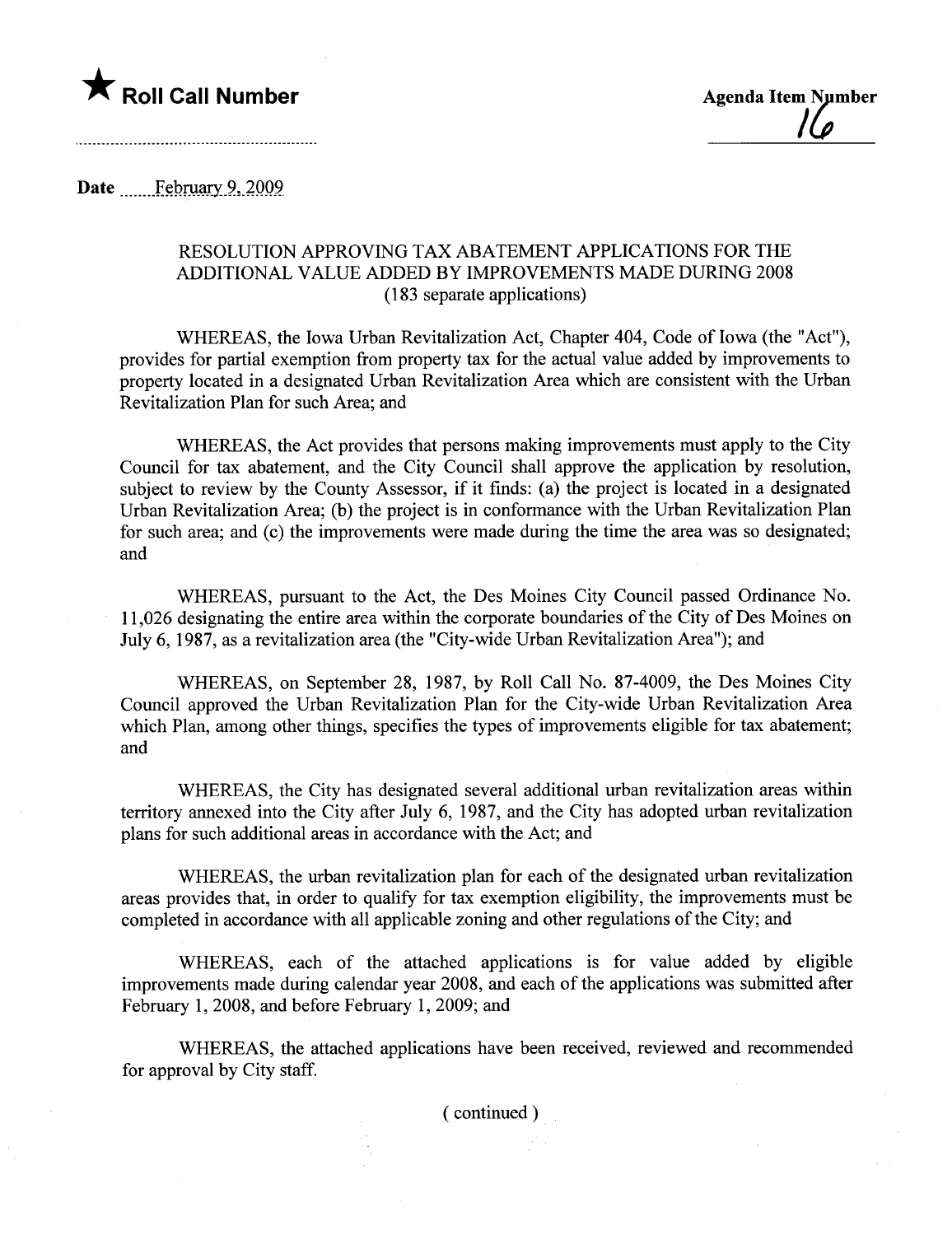

<u>| Lo</u>

Date February 9, 2009

NOW, THEREFORE, BE IT RESOLVED by the City Council of the City of Des Moines, Iowa, that:

- 1) The attached applications for tax abatement are hereby received.
- 2) The following findings are hereby adopted:
	- a) Each of the attached applications was fied on or before February 1st of the assessment year for which the exemption (tax abatement) is claimed.
	- b) Each of the attached applications are for a project located in a designated urban revitalization area; each project is in conformance with the urban revitalization plan for the urban revitalization area in which the project is located; and the improvements described in such applications were made during the time the applicable area was so designated.
- 3) Each of the attached applications is approved subject to review by the County Assessor under Section 404.5 of the Act, for exemption according to the schedules noted on each application.
- 4) The City Clerk shall forward a certified copy of this resolution and the attached applications to the County Assessor.

( Council Communication No.  $97 - 052$ )

MOVED by to adopt.

**FORM APPROVED:** 

Michael F. Kelley

Assistant City Attorney (List of applications attached)

| <b>COUNCIL ACTION</b> | <b>YEAS</b> | <b>NAYS</b> | <b>PASS</b> | <b>ABSENT</b>   | <b>CERTIFICATE</b>                                                                                 |
|-----------------------|-------------|-------------|-------------|-----------------|----------------------------------------------------------------------------------------------------|
| <b>COWNIE</b>         |             |             |             |                 |                                                                                                    |
| <b>COLEMAN</b>        |             |             |             |                 | I, DIANE RAUH, City Clerk of said City hereb                                                       |
| <b>HENSLEY</b>        |             |             |             |                 | certify that at a meeting of the City Council o<br>said City of Des Moines, held on the above date |
| <b>KIERNAN</b>        |             |             |             |                 | among other proceedings the above was adopted.                                                     |
| <b>MAHAFFEY</b>       |             |             |             |                 |                                                                                                    |
| <b>MEYER</b>          |             |             |             |                 | IN WITNESS WHEREOF, I have hereunto set m                                                          |
| <b>VLASSIS</b>        |             |             |             |                 | hand and affixed my seal the day and year firs<br>above written.                                   |
| <b>TOTAL</b>          |             |             |             |                 |                                                                                                    |
| <b>MOTION CARRIED</b> |             |             |             | <b>APPROVED</b> |                                                                                                    |
|                       |             |             |             |                 |                                                                                                    |
|                       |             |             |             |                 |                                                                                                    |
|                       |             |             |             |                 |                                                                                                    |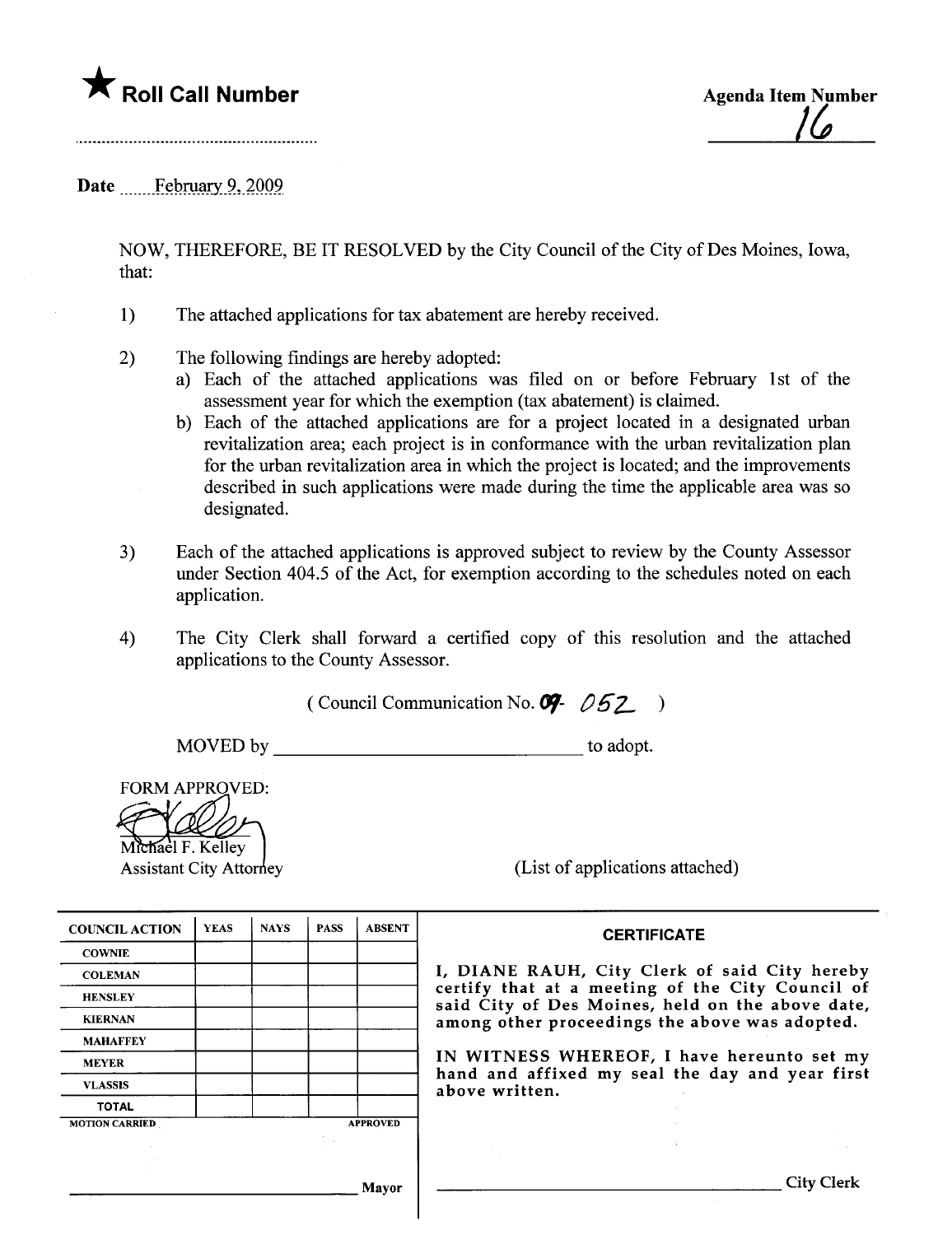| CITY OP DES MOINES                                                                                                                                                                                                                    |                    | Abatement Applications By Number<br>ement Case Status = APV<br>Tax Abat |                                                                 |               | 02/02/2009  |
|---------------------------------------------------------------------------------------------------------------------------------------------------------------------------------------------------------------------------------------|--------------------|-------------------------------------------------------------------------|-----------------------------------------------------------------|---------------|-------------|
| Rec. Date<br>白                                                                                                                                                                                                                        | Property Address   | Name, Mail Address, Phone                                               | <b>District</b>                                                 | Permit Number | Est. Cost   |
| 01/29/2009<br>water heater, new flooring,<br>kitchen & bath updates,<br>Foundation repair, new<br>TAX2008-00590                                                                                                                       | 406 SE 33RD ST     | DES MOINES, IA 50310-2828<br>4026 BEAVER AVE<br>KENT LEHS               | Owner<br>Pioneer Columbus<br>≻<br>City Sewer:<br>Occupied:      |               | \$15,000.00 |
| kitchen updates, plumbing &<br>TAX2008-00589 01/29/2009<br>replacement/repair, bath &<br>door, refinish interior walls.<br>updates, new rear & storm<br>Foundation repair, window<br>electrical updates, new<br>plumbing & electrical | 1427 E VINE ST     | DES MOINES, IA 50310-2828<br>4026 BEAVER AVE<br>KENT LEHS               | Owner<br>Y<br>Residential - 10 Year<br>City Sewer:<br>Occupied: |               | \$15,000.00 |
| 01/29/2009<br>Flooring, Refinish interior<br>flooring, garage & porch<br>Foundation Repair, New<br>walls, kitchen & bath<br>updates, plumbing &<br>roof repair, siding<br>TAX2008-00588<br>replacement.                               | 14 E PAYTON AVE    | DES MOINES, IA 50310-2828<br>4026 BEAVER AVE<br>KENT LEHS               | Owner<br>Residential - 10 Year<br>City Sewer:<br>Occupied:      |               | \$15,000.00 |
| 01/29/2009<br>drywall damage, repair roof<br>New Windows, foundation<br>electrical updates, interior<br>and ceiling from leakage.<br>TAX2008-00587 01/29/20<br>door replacement, repair<br>repair, garage siding,                     | 2810 E MADISON AVE | TX 77081-2212<br>4828 LOOP CENTRAL DR<br>KENT LEHS<br>HOUSTON,          | Owner<br>Residential - 10 Year<br>City Sewer:<br>Occupied:      |               | \$25,000.00 |
| & bath updates, plumbing &<br>repair, new flooring, kitchen<br>door replacement, refinish<br>electrical updates, interior<br>replacement stop box<br>interior walls.                                                                  |                    |                                                                         |                                                                 |               |             |

~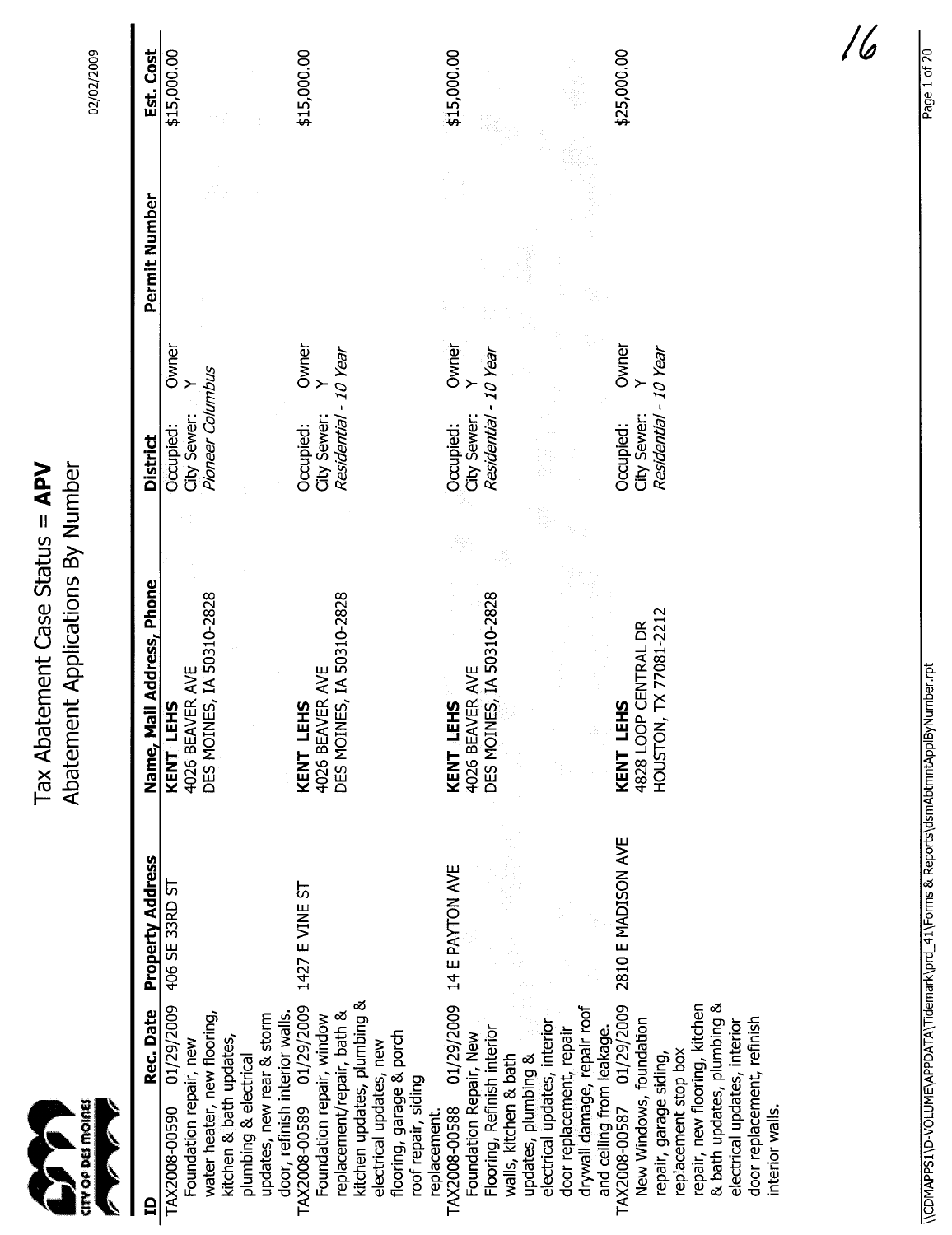| Est. Cost                 | \$15,000.00                                                                                                                                                                                                                            | \$15,000.00                                                                                                                                                                      | \$25,000.00                                                                                                                                                                                                                                                        | \$3,200,000.00                                                                                                | \$10,000.00                                                                                                                                                                                | \$12,333.00                                                                                                                        | \$174,000.00                                                                |
|---------------------------|----------------------------------------------------------------------------------------------------------------------------------------------------------------------------------------------------------------------------------------|----------------------------------------------------------------------------------------------------------------------------------------------------------------------------------|--------------------------------------------------------------------------------------------------------------------------------------------------------------------------------------------------------------------------------------------------------------------|---------------------------------------------------------------------------------------------------------------|--------------------------------------------------------------------------------------------------------------------------------------------------------------------------------------------|------------------------------------------------------------------------------------------------------------------------------------|-----------------------------------------------------------------------------|
| Permit Number             |                                                                                                                                                                                                                                        |                                                                                                                                                                                  |                                                                                                                                                                                                                                                                    | bld2006-00728                                                                                                 |                                                                                                                                                                                            |                                                                                                                                    | bld2007-02602                                                               |
| <b>District</b>           | Owner<br>- 10 Year<br>$\rightarrow$<br>Residential<br>City Sewer<br>Occupied:                                                                                                                                                          | Owner<br>- 10 Year<br><b>Residential</b><br>City Sewer:<br>Occupied:                                                                                                             | <b>Owner</b><br>- 10 Year<br>City Sewer:<br>Residential<br>Occupied:                                                                                                                                                                                               | Airport Commerce Park South<br>Owner<br>$\left. \right.$<br>City Sewer:<br>Occupied:                          | Owner<br>$-10$ Year<br>≻<br>City Sewer:<br>Residential<br>Occupied:                                                                                                                        | Owner<br>10 Year<br>Residential<br>City Sewer<br>Occupied:                                                                         | Owner<br>Y<br>5 year<br>City Sewer:<br>Residential<br>Occupied:             |
| Name, Mail Address, Phone | DES MOINES, IA 50310-2828<br>BEVERLY K LEHS<br>4026 BEAVER AVE                                                                                                                                                                         | DES MOINES, IA 50310-2828<br>4026 BEAVER AVE<br>KENT E LEHS                                                                                                                      | DES MOINES, IA 50310-2828<br>4026 BEAVER AVE<br>KENT LEHS                                                                                                                                                                                                          | WILLHAM PROPERTIES, LLC<br>INDIANAPOLIS, IN 46206-0368<br>POB 368                                             | DES MOINES, IA 50310-2828<br>4026 BEAVER AVE<br>KENT LEHS                                                                                                                                  | DES MOINES, IA 50310-1419<br>DANIEL M BARE<br><u>ს</u><br>4221 515T                                                                | /, IA 50226-2079<br>E HOMES, LLC<br>9257 NW 36TH ST<br>CAREFRE<br>POLK CITY |
| <b>Property Address</b>   | 405 KIRKWOOD AVE                                                                                                                                                                                                                       | 2437 ELIZABETH AVE                                                                                                                                                               | 436 E BURNHAM AVE                                                                                                                                                                                                                                                  | 7400 FLEUR DR SUITE 100                                                                                       | 216 HART AVE                                                                                                                                                                               | 4221 51ST ST                                                                                                                       | 4720 E MERCED ST                                                            |
| Rec. Date<br>$\mathbf{a}$ | 01/29/2009<br>repair, insulated, refinished<br>& door repair/replacement.<br>electrical updates, window<br>bath updates, plumbing &<br>New flooring, remodeled<br>interior walls, kitchen &<br>back porch, foundation<br>TAX2008-00586 | TAX2008-00582 01/29/2009<br>New Windows, New Interior<br>& Exterior Doors, New<br>Floors, Kitchen & Bath<br>Foundation Repair, All<br>Updates, Plumbing &<br>Electrical Updates, | door repair and replacement<br>remove drywall & mold from<br>01/29/2009<br>throughout, finish tile work<br>entire basement area, new<br>around master bath area,<br>Interior Walls Refinished.<br>New flooring, window &<br>plumbing & electrical<br>TAX2008-00581 | 01/29/2009<br>new commerical building for<br>whole building Suites 100 &<br>TAX2008-00580<br>fixtures.<br>200 | 01/28/2009<br>replacement, update bath,<br>updates, refinish interior<br>interior doors, window<br>New front, storm, and<br>plumbing & electrical<br>walls, new flooring.<br>TAX2008-00572 | 01/28/2009<br>windows, slider patio door,<br>columns, new gutters,<br>siding, replaced front<br>insulation, vinyl<br>TAX2008-00569 | 01/28/2009<br>new construction<br>TAX2008-00563<br>garage door              |

\\CDMAPPS1\D-VOLUME\APPDATA\Tidemark\prd\_41\Forms & Reports\dsmAbtmntApplByNumber.rpt  $\setminus$ CDMAPPSL  $\setminus$ D-VOLUME $\setminus$ APPDATA  $\setminus$ Reports $\setminus$ Altidemark $\setminus$ Apple $\setminus$ Apple $\setminus$ 

Page 2 of 20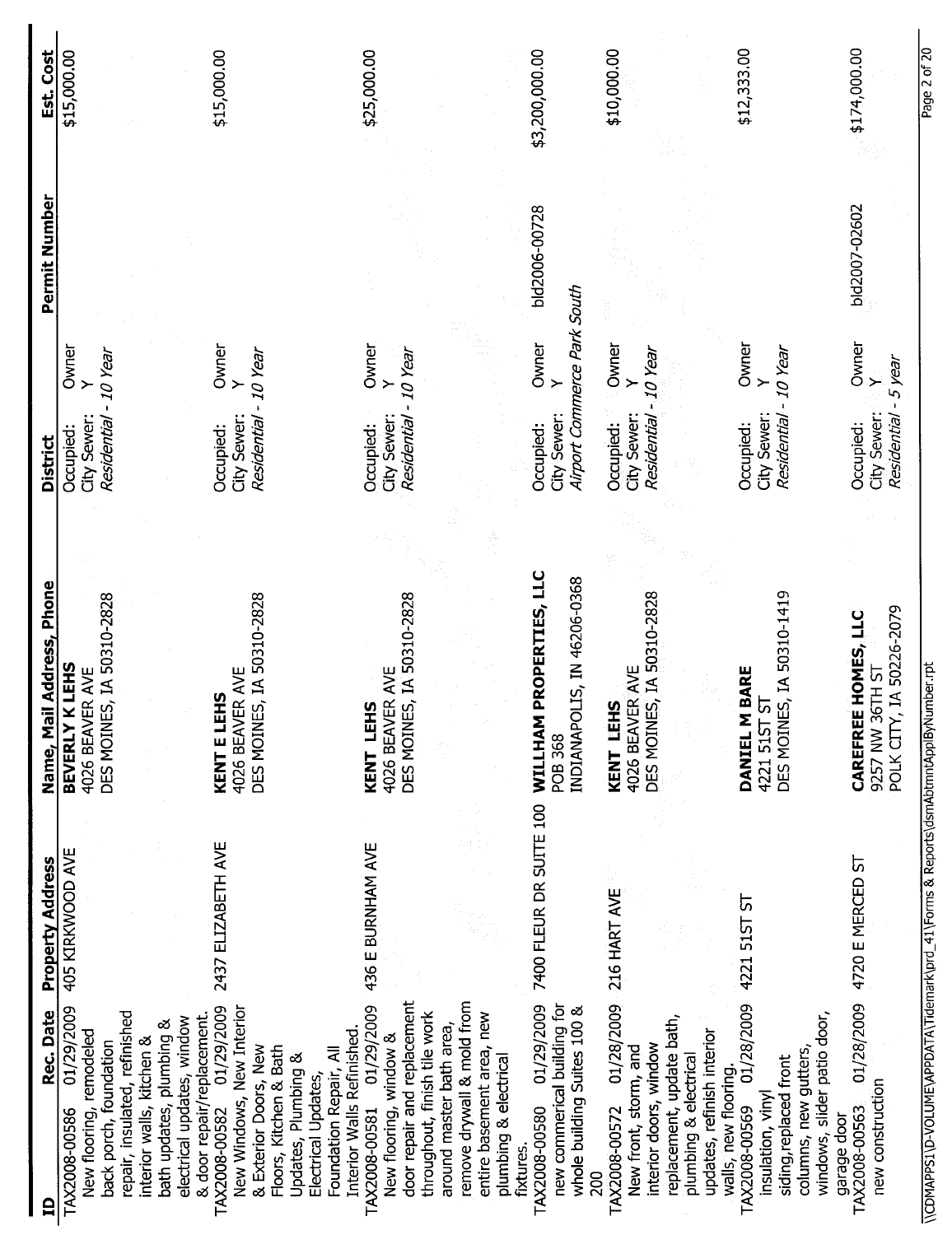| Rec. Date<br>≘                                                                                                                               | Property Address    | <u>il Address, Phone</u><br>Name, Mai                                                                  | District                                                                             | Permit Number | Est. Cost    |
|----------------------------------------------------------------------------------------------------------------------------------------------|---------------------|--------------------------------------------------------------------------------------------------------|--------------------------------------------------------------------------------------|---------------|--------------|
| 01/28/2009<br>single family new<br>TAX2008-00560<br>construction                                                                             | 2984 TWANA DR       | MOINES, IA 50265-5382<br>STACEY SHAFER<br>5<br>800 S 50TH<br><b>WEST DES</b><br><b>STE 101</b>         | Owner<br>5 year<br>City Sewer:<br>Residential<br>Occupied:                           | bld2008-01532 | \$185,995.00 |
| 01/28/2009<br>Clean out, Roof, Carpet,<br>Paint, Bath, Kitchen.<br>TAX2008-00559                                                             | 2403 HIGH ST        | WEST DES MOINES, IA 50265-2810<br><b>JERRY A HOOTS</b><br>504 52ND ST                                  | Owner<br>Woodland Willkie<br>≻<br>City Sewer:<br>Occupied:                           |               | \$8,000.00   |
| 01/28/2009<br>new drywall, kitchen, bath<br>and mechanicals<br>TAX2008-00558                                                                 | 2818 PAYNE RD       | WEST DES MOINES, IA 50265-3338<br>2304 FAIRLAWN DR<br>GERKEN<br><b>IRIS</b>                            | Owner<br>- 10 Year<br>City Sewer:<br>Residential<br>Occupied:                        | bld2009-00089 | \$30,000.00  |
| 01/28/2009<br>Clean out, roof, carpet,<br>paint, bath, kitchen.<br>TAX2008-00557                                                             | 2401 HIGH ST        | WEST DES MOINES, IA 50265-2810<br><b>JERRY A HOOTS</b><br>504 52ND ST                                  | Owner<br>Woodland Willkie<br>$\succ$<br>City Sewer:<br>Occupied:                     |               | \$8,000.00   |
| 01/28/2009<br>minor renovations to 1st<br>Added second story and<br>TAX2008-00556<br>floor.                                                  | 1620 37TH ST        | DES MOINES, IA 50310-4423<br>PAUL R SCHNEIDER<br>ᡃ<br>1620 37TH                                        | Owner<br>5 year<br>$\geq$<br>City Sewer:<br>Residential<br>Occupied:                 | bld2007-02795 | \$50,000.00  |
| 01/28/2009<br>TAX2008-00554<br><b>UNIT # 201</b>                                                                                             | 119 4TH ST UNIT 201 | COURT AVENUE VENTURES, LLP<br>MOINES, IA 50266-2520<br>6900 WESTOWN PKWY<br><b>WEST DES</b>            | Targeted 10 Year<br>Owner<br>$\rightarrow$<br>Residential<br>City Sewer<br>Occupied: | bld2006-01281 | \$163,542.00 |
| 01/28/2009<br>wall, basement drywall<br>siding roodifng, dry<br>window and doors<br>TAX2008-00551                                            | 1438 E 17TH CT      | MOINES, IA 50266-3841<br>CIVIC PKWY<br><b>GRUIZ</b><br>9510 MILLS<br><b>CLAUDIA</b><br><b>WEST DES</b> | Owner<br>Y<br>City Sewer:<br>Occupied:<br>rebot                                      | bld2008-02259 | \$89,000.00  |
| 01/28/2009<br>TAX2008-00549<br>UNIT # $110$                                                                                                  | 119 4TH ST UNIT 110 | ENUE VENTURES, LLP<br>MOINES, IA 50266-2520<br>6900 WESTOWN PKWY<br>COURT AV<br>WEST DES               | Targeted 10 Year<br>Owner<br>≻<br>City Sewer:<br>Residential<br>Occupied:            | bld2006-01281 | \$185,549.00 |
| 01/28/2009<br>TAX2008-00548<br>UNIT # 109                                                                                                    | 119 4TH ST UNIT 109 | <b>ENUE VENTURES, LLP</b><br>MOINES, IA 50266-2520<br>6900 WESTOWN PKWY<br><b>COURT AV</b><br>WEST DES | Targeted 10 Year<br>Owner<br>$\geq$<br>City Sewer:<br>Residential<br>Occupied:       | bld2006-01281 | \$190,307.00 |
| 01/28/2009<br>TAX2008-00544<br>UNIT # $108$                                                                                                  | 119 4TH ST UNIT 108 | <b>COURT AVENUE VENTURES, LLP</b><br>MOINES, IA 50266-2520<br>6900 WESTOWN PKWY<br>WEST DES            | Targeted 10 Year<br>Owner<br>≻<br>City Sewer:<br>Residential<br>Occupied:            | bid2006-01281 | \$190,963.00 |
| 01/28/2009<br>TAX2008-00541<br>UNIT # $108$                                                                                                  | 119 4TH ST UNIT 107 | <b>COURT AVENUE VENTURES, LLP</b><br>MOINES, IA 50266-2520<br>6900 WESTOWN PKWY<br><b>WEST DES</b>     | Targeted 10 Year<br>Owner<br>$\succ$<br>City Sewer:<br>Residential<br>Occupied:      | bld2006-01281 | \$213,900.00 |
| 01/28/2009<br>redone bath & kitchen, new<br>Clean out, skim walls, paint<br>carpet throughout, new<br>in and out, new roof,<br>TAX2008-00539 | 2000 E 42ND ST      | S & G REAL ESTATE INVESTMENTS,<br>INIZ4 WILDWOOD DR<br>CLIVE, IA 50325                                 | Owner<br>-10 Year<br>City Sewer:<br>Residential<br>Occupied:                         |               | \$31,000.00  |

carpet throughout, new<br>garage door.<br>\\CDMAPPSI\D-VOLUME\APPDATA\Tidemark\prd\_41\Forms & Reports\dsmAbtmntApplByNumber.rpt \\CDMAPPS1 \D-VOLUME\PPDATA \Tidemark\prd\_ 41 \Forms & Reports\dsmAbtmntApplayNumber.rpt<br>\\CDMAPPS1 \D-VOLUME\PPDATA \Tidemark\pro

garage door.

Page 3 of 20 Page 3 of 20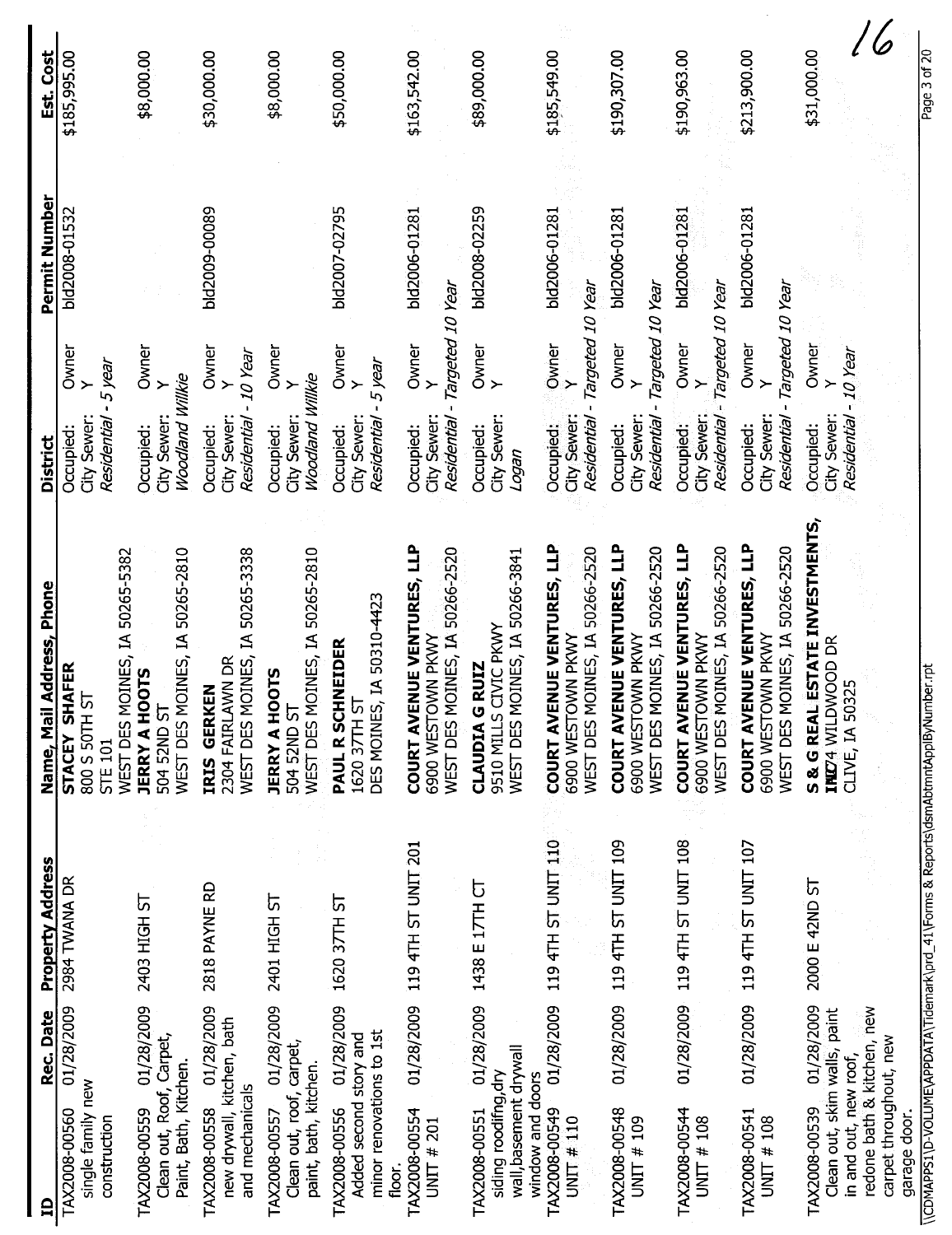| e                                                                                                                                                                             | Rec. Date  | <b>Property Address</b>        | Name, Mail Address, Phone                                                                | <b>District</b>                         |                                            | Permit Number | Est. Cost    |
|-------------------------------------------------------------------------------------------------------------------------------------------------------------------------------|------------|--------------------------------|------------------------------------------------------------------------------------------|-----------------------------------------|--------------------------------------------|---------------|--------------|
| TAX2008-00538<br>UNIT # $106$                                                                                                                                                 | 01/28/2009 | 119 4TH ST UNIT 106            | COURT AVENUE VENTURES, LLP<br>WEST DES MOINES, IA 50266-2520<br>6900 WESTOWN PKWY        | Residential<br>City Sewer<br>Occupied:  | Targeted 10 Year<br>Owner                  | bld2006-01281 | \$178,320.00 |
| structure completely gutted<br>due to fire. All interior new<br>TAX2008-00536                                                                                                 | 01/28/2009 | 2000 SW 1ST ST                 | DES MOINES, IA 50315-7104<br><b>RICE</b><br>2000 SW 1ST ST<br>THEODORE                   | Residential<br>City Sewer:<br>Occupied: | Owner<br>$-5$ year<br>$\ddot{\phantom{1}}$ | bld2008-00181 | \$180,000.00 |
| down to the brick exterior<br>roof, studs, walls, etc.<br>walls. New                                                                                                          |            |                                |                                                                                          |                                         |                                            |               |              |
| TAX2008-00535<br>UNIT # 105                                                                                                                                                   | 01/28/2009 | 119 4TH ST UNIT 105            | <b>COURT AVENUE VENTURES, LLP</b><br>WEST DES MOINES, IA 50266-2520<br>6900 WESTOWN PKWY | City Sewer:<br>Residential<br>Occupied: | Targeted 10 Year<br>Owner<br>$\geq$        | bld2006-01281 | \$190,307.00 |
| New Construction.<br>TAX2008-00534                                                                                                                                            |            | 01/28/2009 4720 E MERCED ST    | РОLK СІТҮ, IA 50266<br>515-240-0424<br>bcheek@mchsi.com<br>9257 N.W.36ST<br>BILL CHEEK   | City Sewer:<br>Residential<br>Occupied: | Owner<br>Y<br>5 year                       | bld2008-02602 | \$174,000.00 |
| TAX2008-00531<br>UNIT # 104                                                                                                                                                   |            | 01/27/2009 119 4TH ST UNIT 104 | <b>COURT AVENUE VENTURES, LLP</b><br>WEST DES MOINES, IA 50266-2520<br>6900 WESTOWN PKWY | City Sewer:<br>Residential<br>Occupied: | Targeted 10 Year<br>Owner<br>$\rightarrow$ | bld2006-01281 | \$199,900.00 |
| TAX2008-00530<br>UNIT # $103$                                                                                                                                                 | 01/27/2009 | 119 4TH ST UNIT 103            | <b>COURT AVENUE VENTURES, LLP</b><br>WEST DES MOINES, IA 50266-2520<br>6900 WESTOWN PKWY | City Sewer:<br>Residential<br>Occupied: | Targeted 10 Year<br>Owner<br>Y             | bld2006-01281 | \$201,800.00 |
| TAX2008-00529<br>UNIT # 102                                                                                                                                                   | 01/27/2009 | 119 4TH ST UNIT 102            | <b>COURT AVENUE VENTURES, LLP</b><br>WEST DES MOINES, IA 50266-2520<br>6900 WESTOWN PKWY | City Sewer:<br>Residential<br>Occupied: | Targeted 10 Year<br>Owner<br>$\rightarrow$ | bld2006-01281 | \$161,736.00 |
| TAX2008-00528 01/27/2009 1546 33RD ST<br>bathroom, carpeted, fixed<br>Cleaned out, painted,<br>remodeled kitchen &<br>floors, steps, siding,                                  |            |                                | S&G REAL ESTATE INVESTMENTS,<br>INIZ4 WILDWOOD DR<br>50325-7702<br>CLIVE, IA             | City Sewer:<br>Residential<br>Occupied: | Owner<br>5 year<br>$\rightarrow$           |               | \$40,000.00  |
| flooring, carpet, wall repair,<br>refreshed kitchen, retaining<br>Cleaned out, painted, new<br>wall, refinished hardwood<br>shingles and gutters.<br>TAX2008-00527<br>floors. | 01/27/2009 | 1416 47TH ST                   | <b>IL ESTATE INVESTMENTS,</b><br>INIZ4 WILDWOOD DR<br>50325<br>S&G REA<br>CLIVE, IA      | City Sewer:<br>Residential<br>Occupied: | Owner<br>10 Year<br>$\left. \right.$       | bld2008-02528 | \$29,000.00  |
| refurbished, skimmed walls,<br>Cleaned out, completely<br>painted, carpeted, roof,<br>TAX2008-00526<br>windows                                                                | 01/27/2009 | 823 CLINTON AVE                | S&G REAL ESTATE INVESTMENTS,<br>IND4 WILDWOOD DR<br>50325-7702<br>CLIVE, IA              | City Sewer:<br>Residential<br>Occupied: | Owner<br>5 year                            |               | \$35,000.00  |

\\CDMAPPS1\D-VOLUME\APPDATA\Tidemark\prd\_41\Forms & Reports\dsmAbtmntApplByNumber.rpt \ \CDMAPPSl \D-VOLUME\APPDATA \Tidemark\prd\_ 41 \Forms & Report\dsmAbtmntApplByNumber,rpt

Page 4 of 20 Page 4 of 20

f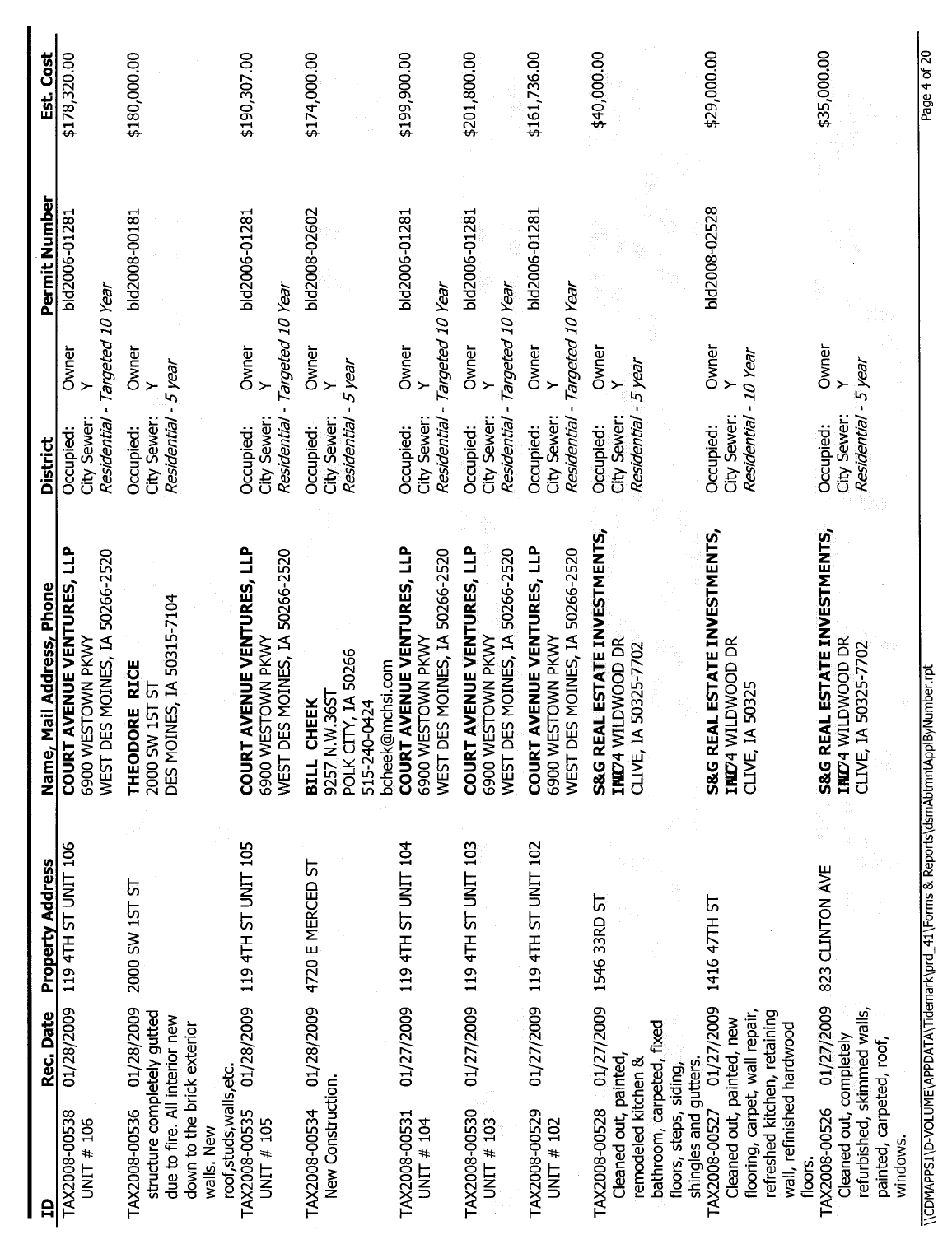| Est. Cost                 | \$54,000.00                                                                                                               | \$10,300.00                                                                                      | \$74,000.00                                                                                             | \$13,000.00                                                                                                     |                                                     | \$144,000.00                                                       | \$18,500.00                                                                                                                 | \$10,400.00                                                                | \$17,339.75                                                                               | \$180,000.00                                                                                                                                                         | \$20,000.00                                                                                                         |
|---------------------------|---------------------------------------------------------------------------------------------------------------------------|--------------------------------------------------------------------------------------------------|---------------------------------------------------------------------------------------------------------|-----------------------------------------------------------------------------------------------------------------|-----------------------------------------------------|--------------------------------------------------------------------|-----------------------------------------------------------------------------------------------------------------------------|----------------------------------------------------------------------------|-------------------------------------------------------------------------------------------|----------------------------------------------------------------------------------------------------------------------------------------------------------------------|---------------------------------------------------------------------------------------------------------------------|
| Permit Number             |                                                                                                                           |                                                                                                  | bld2007-02422                                                                                           |                                                                                                                 |                                                     | bld2005-03163                                                      | bld2008-00248                                                                                                               |                                                                            |                                                                                           | bld2008-01578                                                                                                                                                        | bld2006-02796                                                                                                       |
| <b>District</b>           | Owner<br>5 year<br>City Sewer:<br>Residential<br>Occupied:                                                                | Owner<br>Residential - 10 Year<br>≻<br>City Sewer:<br>Occupied:                                  | Owner<br>5 year<br>City Sewer:<br>Residential<br>Occupied:                                              | Owner<br>- 10 Year<br><b>Residential</b><br>City Sewer:<br>Occupied:                                            |                                                     | Owner<br>Y<br>5 year<br>Residential<br>City Sewer<br>Occupied:     | Owner<br>Y<br>- 10 Year<br><b>Residential</b><br>City Sewer:<br>Occupied:                                                   | Owner<br>10 Year<br>City Sewer:<br>Residential<br>Occupied:                | Owner<br>- 10 Year<br>$\geq$<br>City Sewer:<br>Residential<br>Occupied:                   | Owner<br>5 year<br>City Sewer:<br>Residential<br>Occupied:                                                                                                           | Owner<br>Residential - 10 Year<br>≻<br>City Sewer:<br>Occupied:                                                     |
| Name, Mail Address, Phone | DES MOINES, IA 50315-2352<br>711 CRESTON AVE<br><b>DAVIS</b><br>DANIEL                                                    | <b>KIRKPATRICK</b><br>ES, IA 50315<br>703 MAXWELTON DR<br><b>BRIDGET</b><br><b>DES MOIN</b>      | ES, IA 50321-1919<br><b>R BIRD</b><br><b>3809 SW 32ND ST</b><br>MICHAEL<br>DES MOIN                     | <b>LESTATE INVESTMENTS,</b><br>INIZ4 WILDWOOD DR<br>50325-7702<br><b>S&amp;G REAI</b><br>CLIVE, IA              |                                                     | DES MOINES, IA 50320-4706<br>IP KHANTHAPHENGXAY<br>6801 SE 30TH ST | DES MOINES, IA 50312-1343<br>6063 N WATERBURY RD<br>GARNER<br><b>MARKD</b>                                                  | DES MOINES, IA 50321-2037<br>H MORRIS<br>3540 SW 29TH ST<br><b>AMELIAI</b> | ES, IA 50313-4549<br>204 E EUCLID AVE<br>SUSAN T KELLY<br>DES MOIN                        | DES MOINES, IA 50320-1717<br>ELIZABETH BOSLEY<br>6225 SE 16TH CT                                                                                                     | DES MOINES, IA 50317-8652<br>3117 E WASHINGTON AVE<br><b>BARNETT</b><br><b>REGINA</b>                               |
| <b>Property Address</b>   | 711 CRESTON AVE                                                                                                           | 703 MAXWELTON DR                                                                                 | <b>12 GNZE WS 608E</b>                                                                                  | 135 E WATROUS AVE                                                                                               |                                                     | 6801 SE 30TH                                                       | 6063 N WATERBURY RD                                                                                                         | 3540 SW 29TH ST                                                            | 204 E EUCLID AVE                                                                          | 6225 SE 16TH CT                                                                                                                                                      | 3117 E WASHINGTON AVE                                                                                               |
| Rec. Date<br>₿            | 01/27/2009<br>Cleaned out, re-did whole<br>painted, carpeted bath &<br>house, skimmed walls,<br>TAX2008-00525<br>kitchen. | 01/27/2009<br>Cleaned out water in<br>carpeted, remodeled<br>basement, painted,<br>TAX2008-00524 | TAX2008-00523 01/27/2009<br>with master bedroom above<br>2 story addition, garage<br>bathroom & kitchen | painted, refresh bathroom &<br>01/27/2009<br>Cleaned, skimmed walls;<br>replaced drop ceiling,<br>TAX2008-00522 | kitchen cabinets, painted<br>basement, new electric | 01/27/2009<br>3brd split w/2 car garage<br>TAX2008-00521           | 01/27/2009<br>ceramic, laundry room with<br>basement, drywalled, tiled<br>hookups&laundry sink<br>TAX2008-00520<br>bathe in | 01/27/2009<br>replaced siding, soffit and<br>TAX2008-00519<br>facia        | 01/27/2009<br>driveway, reroof, repair/repla<br>ced roof new gutters and<br>TAX2008-00518 | 01/27/2009<br>furnace & air, new bath &<br>Total rebuild; new sump<br>laundry,, 2 decks, 2 car<br>pumps, basemtnt floor,<br>toppers.new central air<br>TAX2008-00517 | garage, new water & septic.<br>01/23/2009<br>interior remodel, new deck,<br>foundation repair, new<br>TAX2008-00511 |

\\CDMAPPS1\D-VOLUME\APPDATA\Tidemark\prd\_41\Forms & Reports\dsmAbtmntApplByNumber.rpt  $\setminus$ CDMAPPS1  $\setminus$ O-VOLUME $\setminus$ APPDATA  $\setminus$ CDMADA By  $\setminus$ CDMADA By Reports  $\setminus$ CDMADA By Reports  $\setminus$ CDMADA By  $\setminus$ CDMADA By  $\setminus$ CDMADA By  $\setminus$ CDMADA By  $\setminus$ CDMADA By  $\setminus$ CDMADA By  $\setminus$ CDMADA By  $\setminus$ CDMADA By

Page 5 of 20 Page 5 of 20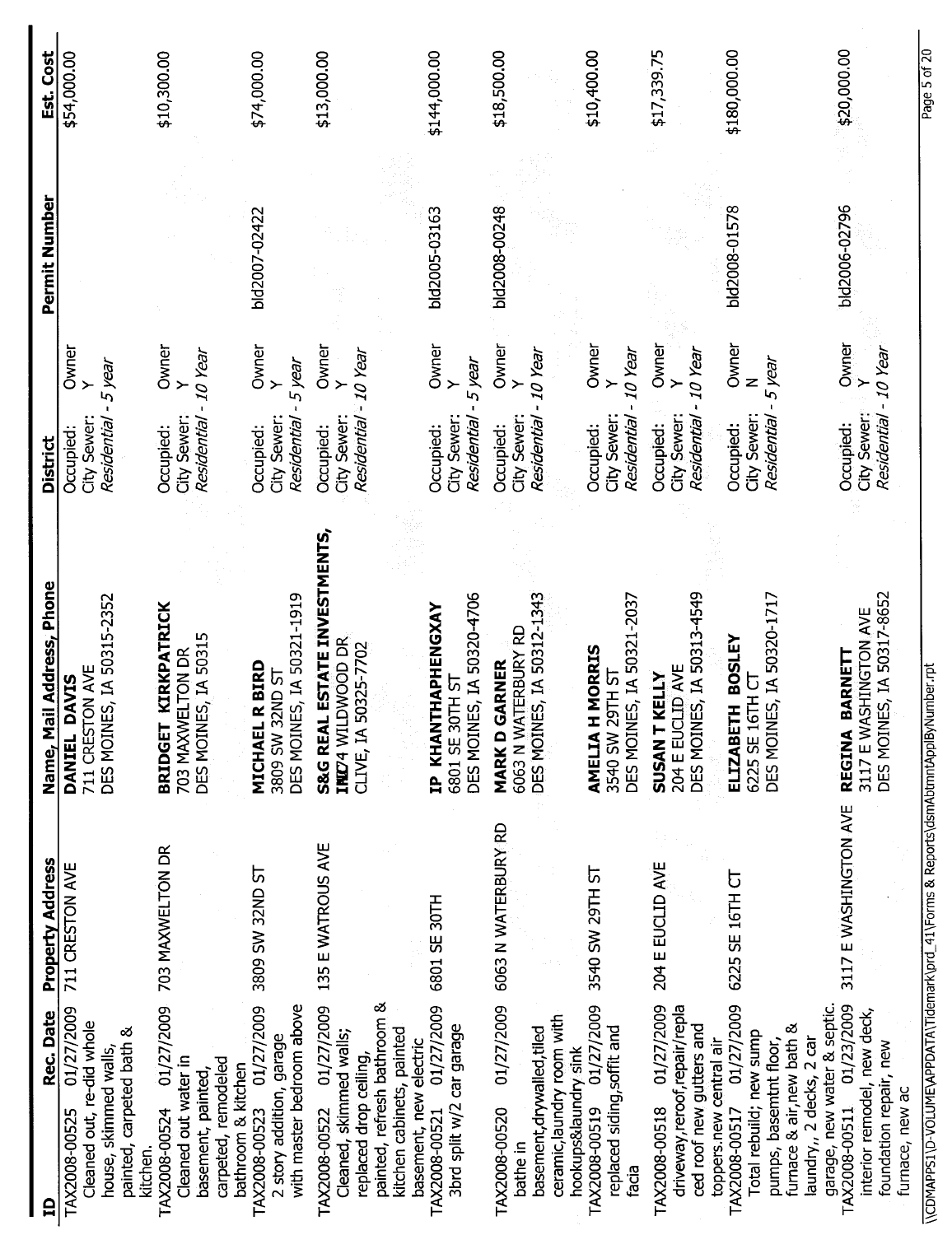| Est. Cost                    | \$16,491.16                                                                                                                      | \$100,000.00                                                                                                                                                                                                                            | \$40,000.00                                                                                                                                                                        | \$241,453.00                                                               | \$85,000.00                                                            | \$19,625.00                                                                                                                                                                                       | \$50,000.00                                                                      | \$100,000.00                                                                       |
|------------------------------|----------------------------------------------------------------------------------------------------------------------------------|-----------------------------------------------------------------------------------------------------------------------------------------------------------------------------------------------------------------------------------------|------------------------------------------------------------------------------------------------------------------------------------------------------------------------------------|----------------------------------------------------------------------------|------------------------------------------------------------------------|---------------------------------------------------------------------------------------------------------------------------------------------------------------------------------------------------|----------------------------------------------------------------------------------|------------------------------------------------------------------------------------|
| Permit Number                | mec2008-00633                                                                                                                    | bld2007-01514                                                                                                                                                                                                                           | bld2008-01342                                                                                                                                                                      | bld2006-01281                                                              | bld2007-02251                                                          | bld2008-02080                                                                                                                                                                                     | bld2008-01012                                                                    | bld2007-01252                                                                      |
|                              | Owner<br>-10 Year                                                                                                                | Owner<br>5 year<br>$\geq$                                                                                                                                                                                                               | Owner<br>Y<br>5 year                                                                                                                                                               | Residential - Targeted 10 Year<br>Owner<br>$\rightarrow$                   | Owner<br>5 year<br>$\geq$                                              | Owner<br>-10 Year<br>$\geq$                                                                                                                                                                       | Owner<br>5 year                                                                  | Owner                                                                              |
| <b>District</b>              | City Sewer:<br>Residential<br>Occupied:                                                                                          | City Sewer:<br>Residential<br>Occupied:                                                                                                                                                                                                 | City Sewer:<br>Residential<br>Occupied:                                                                                                                                            | City Sewer:<br>Occupied:                                                   | City Sewer:<br>Residential<br>Occupied:                                | City Sewer:<br>Residential<br>Occupied:                                                                                                                                                           | City Sewer:<br>Residential<br>Occupied:                                          | Residential - 5 year<br>City Sewer:<br>Occupied:                                   |
| Address, Phone<br>Name, Mail | DES MOINES, IA 50311-3745<br>3311 COTTAGE GROVE AVE<br><b>CANDI R CAPONI</b>                                                     | DES MOINES, IA 50310-3323<br>KATHLEEN J BARNES<br>4326 ALLISON AVE                                                                                                                                                                      | DES MOINES, IA 50315-3847<br>OMERASEVIC<br>AVE<br>1222 EMMA<br>NUSRETA                                                                                                             | DEBORAH A WAGONER<br>DES MOINES, IA 50309<br>119 4TH ST<br><b>UNIT 406</b> | DES MOINES, IA 50312-2043<br><b>ANDREA K HAUER</b><br>5321 SHRIVER AVE | DES MOINES, IA 50315-6522<br><b>JULIE A SANDBOTHE</b><br>1352 JOHNSON ST                                                                                                                          | DES MOINES, IA 50317-2859<br>LARRY BROWNFIELD<br>4209 E SHERIDAN AVE             | STROH REV TRUST<br>DES MOINES, IA 50312-2128<br>5500 GRAND AVE<br><b>TAMARA A</b>  |
| <b>Property Address</b>      | 3311 COTTAGE GROVE<br><b>AVE</b>                                                                                                 | 4326 ALLISON AVE                                                                                                                                                                                                                        | 1222 EMMA AVE                                                                                                                                                                      | 119 4TH ST UNIT 406                                                        | 5321 SHRIVER AVE                                                       | 1352 JOHNSON ST                                                                                                                                                                                   | 4209 E SHERIDAN AVE                                                              | 5500 GRAND AVE                                                                     |
| Rec. Date<br>$\mathbf{a}$    | 01/23/2009<br>floors, insulated attic, repair<br>wall in basement, new<br>porch, doors, wood<br>Roof, siding on<br>TAX2008-00506 | bathrooms, nw plumbing and<br>01/23/2009<br>renovation, tore down and<br>floors, new kitchen, 3 new<br>addition, new roof, new<br>drywall, repair shower,<br>windows, doors, new<br>rebuilt 60 year old<br>TAX2008-00505<br>Whole house | garage and build new 22x24<br>01/23/2009<br>rear of existing single family<br>new 22x22 addition ont he<br>demolition exisitn 12x23<br>electrical, sididng, paint<br>TAX2008-00504 | 01/22/2009<br>New Condominium &<br>Parking Space.<br>TAX2008-00503<br>home | 01/22/2009<br>addition and remodel<br>TAX2008-00502                    | 01/22/2009<br>concrete driveway, and had<br>dimensions), paved end of<br>driveway, replaced part of<br>garage and concrete, built<br>Tore down old detached<br>new garage (same)<br>TAX2008-00501 | 01/22/2009<br>electrical service upgrade.<br>New 30 X 40 garage<br>TAX2008-00500 | TAX2008-00499 01/21/2009<br>including new Deck, Doors,<br>Complete Kitchen Remodel |

\\CDMAPPS1\D-VOLUME\APPDATA\Tidemark\prd\_41\Forms & Reports\dsmAbtmntAppIByNumber.rpt Page 6 of 2012 \\CDMAPPS1\D-VOLUME\APPDATA\Tidemark\prd\_41\Forms & Reports\dsmAbtmntApplByNumber.rpt

Page 6 of 20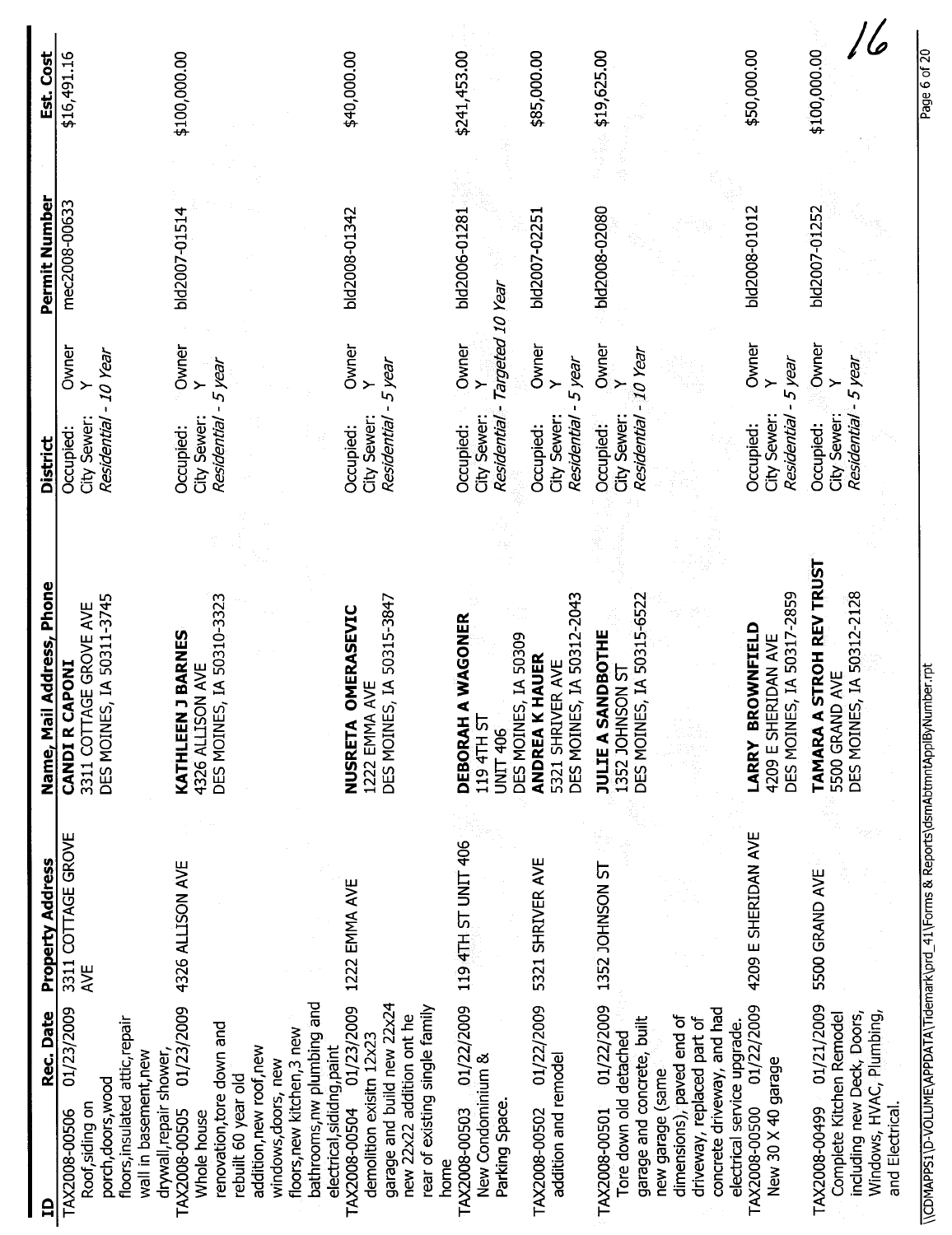| Rec. Date<br>₿                                                                                                  | Property Address            | il Address, Phone<br>Name, Ma                                                    | District                                                                    | Permit Number | Est. Cost    |
|-----------------------------------------------------------------------------------------------------------------|-----------------------------|----------------------------------------------------------------------------------|-----------------------------------------------------------------------------|---------------|--------------|
| 01/21/2009<br>furnace, new sidewalk, new<br>deck, painting, elecric up<br>New windows, new<br>TAX2008-00498     | 1157 18TH ST                | DES MOINES, IA 50314-1215<br>JOSE VILLACORTA<br>ᢑ<br>1157 18TH                   | Owner<br>Model Cities South<br>City Sewer:<br>Occupied:                     |               | \$25,000.00  |
| grade, new doors, new fernce<br>TAX2008-00497 01/21/2009<br>Replace Windows, Replaced<br>shingles on roof.      | 5027 FRANKLIN AVE           | DES MOINES, IA 50310-1530<br><b>JOYCE D WHITAKER</b><br>5027 FRANKLIN AVE        | Owner<br>Residential - 10 Year<br>City Sewer:<br>Occupied:                  |               | \$16,398.00  |
| 01/21/2009<br>Basement partitioned into 4<br>rooms, 1 closet and 1 3/4<br>TAX2008-00496                         | 2506 WHISPERING RIDGE<br>BR | 2506 WHISPERING RIDGE DR<br>DES MOINES, IA 50320-2841<br>A KENNEDY<br>MARTHA     | Owner<br>5 year<br>$\geq$<br>Residential -<br>City Sewer:<br>Occupied:      | bld2007-02637 | \$16,000.00  |
| 01/21/2009<br>TAX2008-00494<br>bathroom.<br>Garage.                                                             | 2925 E WALNUT ST            | DES MOINES, IA 50317-7943<br>2925 E WALNUT ST<br><b>STEVE DAVIS</b>              | Owner<br>Residential - 10 Year<br>City Sewer:<br>Occupied:                  | bld2007-00793 | \$20,000.00  |
| 01/21/2009<br>Added attached two car<br>TAX2008-00493<br>garage.                                                | 1957 ARLINGTON AVE          | DES MOINES, IA 50314-3316<br>1957 ARLINGTON AVE<br>ROSE M CROUCH                 | Owner<br>real OT<br>$\geq$<br>City Sewer:<br>Residential<br>Occupied:       | bld2007-02885 | \$17,000.00  |
| 01/21/2009<br>Replaced Roof & Windows.<br>TAX2008-00492                                                         | 2406 GLENBROOK DR           | DES MOINES, IA 50316-1853<br>2406 GLENBROOK DR<br><b>IDA L ROOKER</b>            | Owner<br>10 Year<br>City Sewer:<br>Residential<br>Occupied:                 |               | \$13,650.00  |
| 01/21/2009<br>TAX2008-00491<br>New SFD.                                                                         | 5013 SAWYERS DR             | DES MOINES, IA 50310-2962<br><b>JOEL A VANDER WERFF</b><br>5013 SAWYERS DR       | Owner<br>- 5 year<br>$\geq$<br>City Sewer:<br>Residential<br>Occupied:      | bld2008-00268 | \$234,190.00 |
| 01/21/2009<br>TAX2008-00490<br>New Condo                                                                        | 5801 SE 24TH ST UNIT 54     | PHYLLIS L HOLLINRAKE<br>DES MOINES, IA 50320<br>5801 SE 24TH ST<br>UNIT 54       | Owner<br>- 5 year<br>City Sewer:<br>Residential<br>Occupied:                | bld2005-02418 | \$116,400.00 |
| 01/21/2009<br>New 24x24 garage behind<br>house, New 6x6 deck on<br>TAX2008-00489                                | 2920 E 36TH CT              | DES MOINES, IA 50317-6927<br><b>SIMMONS</b><br>2920 E 36TH CT<br><b>JUSTIN R</b> | Owner<br>Residential - 10 Year<br>$\rightarrow$<br>City Sewer:<br>Occupied: | bld2008-01905 | \$21,930.00  |
| 01/20/2009<br>Bedroom, 1 Bathroom, 1<br>28x28 Basement with 1<br>front of home.<br>TAX2008-00488<br>Living Room | 400 E ROSE AVE              | ES, IA 50315-2807<br><b>PETE H STEVEN</b><br>400 E ROSE AVE<br>DES MOIN          | Owner<br>Residential - 5 year<br>City Sewer:<br>Occupied:                   | bld2008-01959 | \$48,000.00  |

## \\CDMAPPS1\D-VOLUME\APPDATA\Tidemark\prd\_41\Forms & Reports\dsmAbtmntAppIByNumber.rpt Page 7 of 20 \\CDMAPPS1\D-VOLUME\APPDATA\Tidemark\prd\_41\Forms & Reports\dsmAbtmntApplByNumber.rpt

Page 7 of 20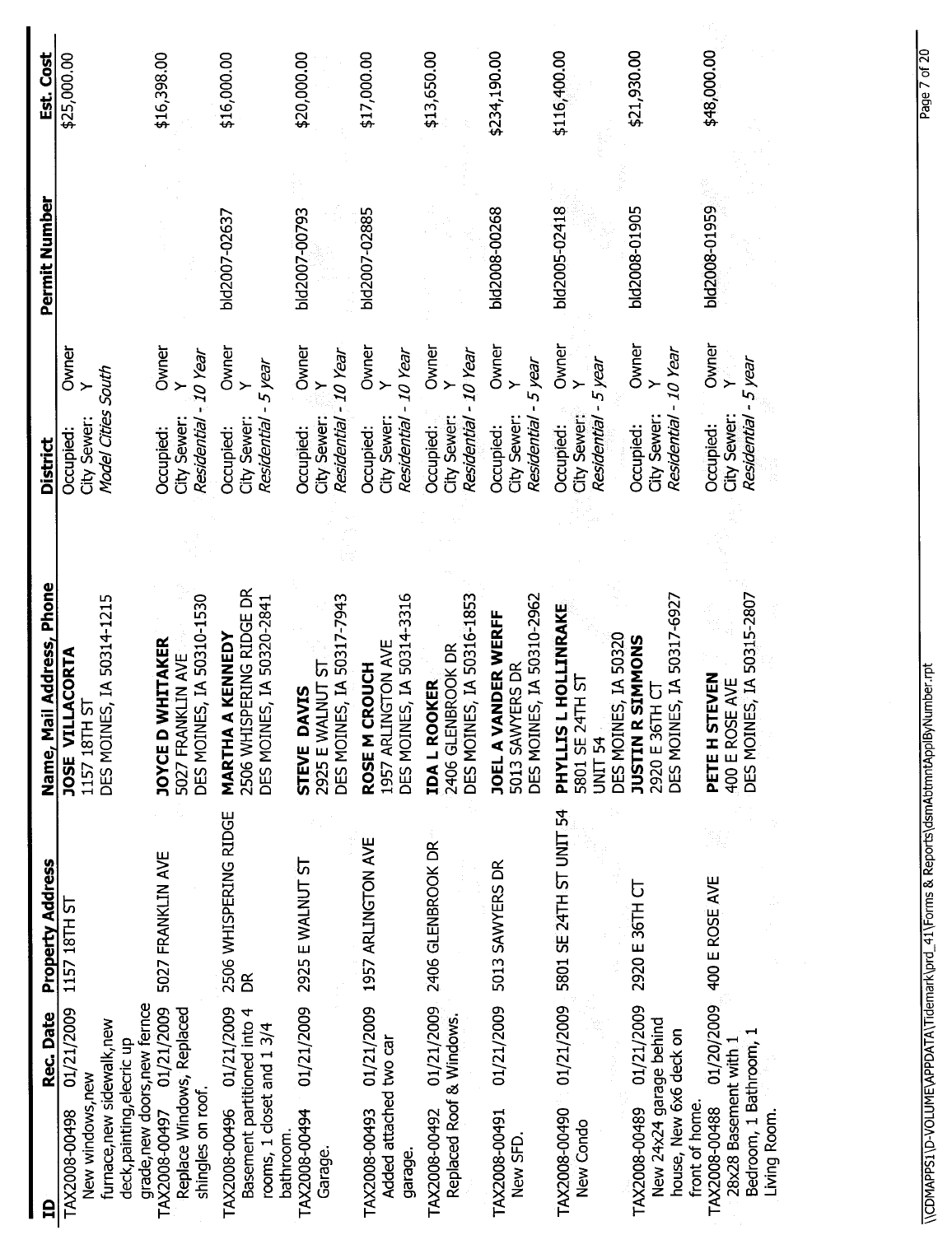| Est. Cost                 | \$23,906.04                                                                                                                                                                                                                                                                                                                          | \$125,000.00                                                                     | \$20,000.00                                                                                                                                                                                                                                                                                                    | \$18,000.00                                                                    | \$205,000.00                                                 | \$88,360.00                                                                     | \$42,000.00                                                                                                            |
|---------------------------|--------------------------------------------------------------------------------------------------------------------------------------------------------------------------------------------------------------------------------------------------------------------------------------------------------------------------------------|----------------------------------------------------------------------------------|----------------------------------------------------------------------------------------------------------------------------------------------------------------------------------------------------------------------------------------------------------------------------------------------------------------|--------------------------------------------------------------------------------|--------------------------------------------------------------|---------------------------------------------------------------------------------|------------------------------------------------------------------------------------------------------------------------|
|                           |                                                                                                                                                                                                                                                                                                                                      |                                                                                  |                                                                                                                                                                                                                                                                                                                |                                                                                |                                                              |                                                                                 |                                                                                                                        |
| Permit Number             | ele2008-007341                                                                                                                                                                                                                                                                                                                       | bld2007-00071                                                                    |                                                                                                                                                                                                                                                                                                                |                                                                                | bld2007-01192                                                | bld2006-01726                                                                   | bld2008-01131                                                                                                          |
|                           | Owner                                                                                                                                                                                                                                                                                                                                | Owner<br>$\rightarrow$                                                           | Owner<br>Y                                                                                                                                                                                                                                                                                                     | Owner<br>Y<br>- 10 Year                                                        | Owner<br>Y<br>-5 year                                        | - Targeted<br>Owner<br>$\ddot{\phantom{1}}$                                     | Owner<br>$\geq$                                                                                                        |
| <b>District</b>           | Residential - 10 Year<br>City Sewer:<br>Occupied:                                                                                                                                                                                                                                                                                    | Residential - 5 year<br>City Sewer:<br>Occupied:                                 | Residential - 10 Year<br>City Sewer:<br>Occupied:                                                                                                                                                                                                                                                              | City Sewer:<br>Residential<br>Occupied:                                        | City Sewer:<br>Residential<br>Occupied:                      | Residential<br>City Sewer:<br>Occupied:                                         | Residential - 5 year<br>City Sewer:<br>Occupied:                                                                       |
| Name, Mail Address, Phone | MARGARET CHALLENDER<br>DES MOINES, IA 50310-2654<br>5024 OVID AVE                                                                                                                                                                                                                                                                    | DES MOINES, IA 50320-2758<br>LORA STEENBOCK<br>2341 HART AVE<br>APT <sub>2</sub> | DES MOINES, IA 50312<br>MICHELLE BOBO<br>3215 CENTER ST                                                                                                                                                                                                                                                        | DES MOINES, IA 50311-2018<br><b>POWERS</b><br>립<br>1516 57TH<br><b>JAMESSI</b> | DES MOINES, IA 50310-2958<br>4909 SAWYERS DR<br>ERIN D HOFER | <b>ALISON M MC KINLEY</b><br>DES MOINES, IA 50309<br>119 4TH ST<br>UNIT $#$ 405 | WILLIAM B SEVENBERGEN<br>DES MOINES, IA 50317-8808<br>4128 E 25TH ST                                                   |
| Property Address          | 5024 OVID AVE                                                                                                                                                                                                                                                                                                                        | 2341 HART AVE #2                                                                 | 3215 CENTER ST                                                                                                                                                                                                                                                                                                 | 01/20/2009 1516 57TH PL                                                        | 01/20/2009 4909 SAWYERS DR                                   | 119 4TH ST UNIT 405                                                             | 4128 E 25TH ST                                                                                                         |
| Rec. Date<br>$\mathbf{a}$ | New cabinets & sink 8-5-08.<br>New Gutters 12-12-08. New<br>01/20/2009<br>Water Heater 9-21-07. New<br>Remodeling Improvements<br>Remodel garage 10-9-08.<br>overhaul Electric 7-31-08.<br>windows 10-19-07. New<br>Kitchen Flooring 1-6-09.<br>New Heil Central Air &<br>Driveway & sidewalk<br>10-30-07. Complete<br>TAX2008-00487 | 01/20/2009<br>New Condominium.<br>TAX2008-00486                                  | Doors, New safety measures<br>01/20/2009<br>Heater, New Marble Floor in<br>New Windows, New Roof,<br>kitchen & bathroom, New<br>Cupboards, New Kitchen<br>New Siding, New Water<br>appliances (refrigerator,<br>dishwasher, microwave,<br>- railings by stairs. New<br>oven). New Toilet, New<br>TAX2008-00485 | Windows, Siding.<br>TAX2008-00484<br>paint.                                    | Newly built home<br>TAX2008-00483                            | 01/20/2009<br>TAX2008-00482<br>new condo                                        | 01/20/2009<br>house. Existing deck will be<br>moved to rear of addition.<br>16x16 addition to rear of<br>TAX2008-00481 |

\\CDMAPPS1\D-VOLUME\APPDATA\Tidemark\prd\_41\Forms & Reports\dsmAbtmntApplByNumber.rpt Page 8 of 20 of 20 of 20 \\CDMAPPS1\D-VOLUME\APPDATA\Tidemark\prd\_41\Forms & Reports\dsmAbtmntApplByNumber.rpt

Page 8 of 20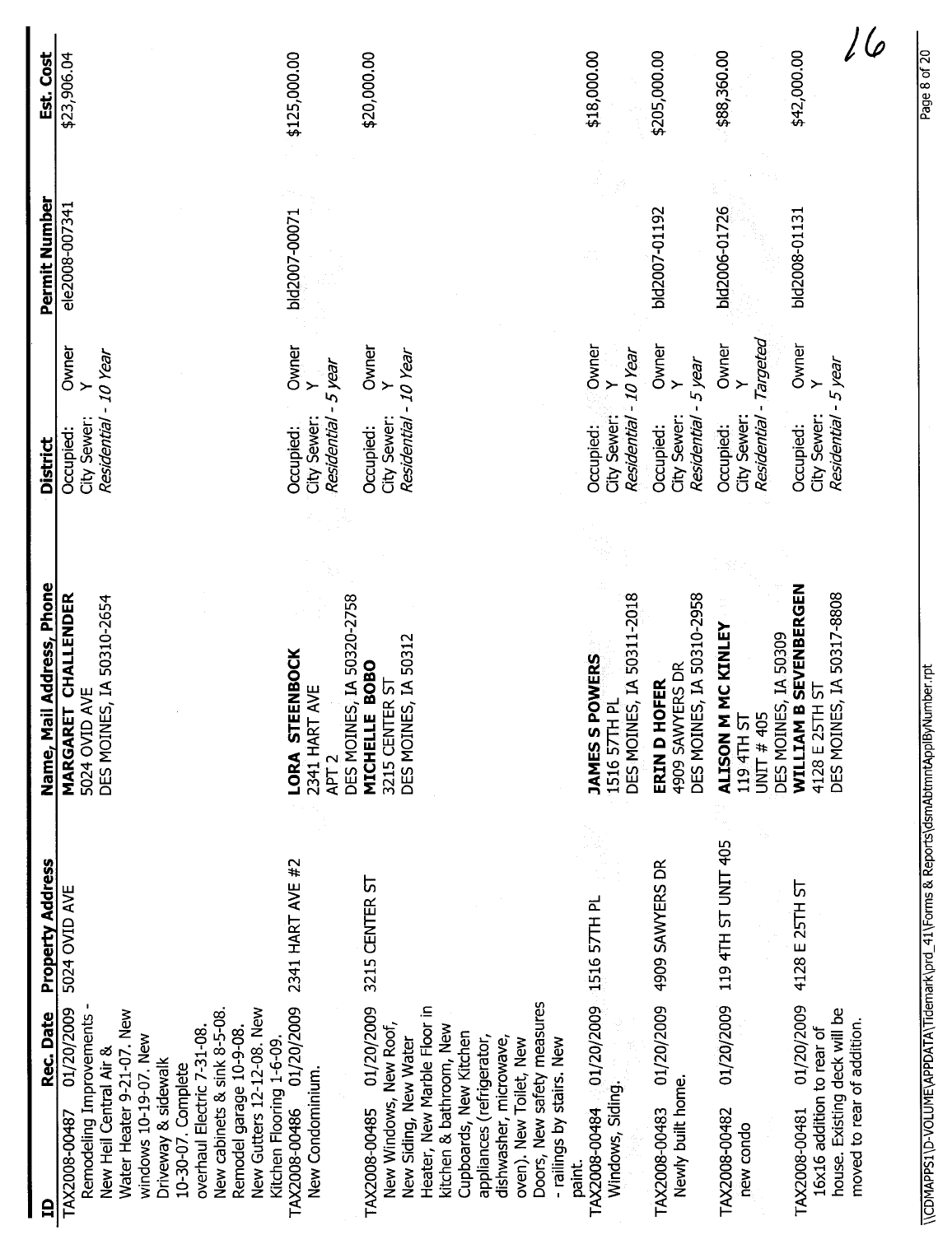| Est. Cost                 | \$45,000.00                                                                                                                   | \$10,021.92                                                                                                               | \$187,500.00                                                                                                                                              | \$45,000.00                                                                                                             | \$175,000.00                                                            | \$10,000.00                                                           | \$131,168.00                                                            |
|---------------------------|-------------------------------------------------------------------------------------------------------------------------------|---------------------------------------------------------------------------------------------------------------------------|-----------------------------------------------------------------------------------------------------------------------------------------------------------|-------------------------------------------------------------------------------------------------------------------------|-------------------------------------------------------------------------|-----------------------------------------------------------------------|-------------------------------------------------------------------------|
| Permit Number             | bld2008-02736                                                                                                                 |                                                                                                                           | bld2008-02290                                                                                                                                             | bld2007-02456                                                                                                           | bld2007-02194                                                           | bld2008-01144                                                         | bld2008-02475                                                           |
|                           | Owner                                                                                                                         | Owner                                                                                                                     | Owner                                                                                                                                                     | Owner                                                                                                                   | Owner                                                                   | Owner<br>>                                                            | Owner                                                                   |
| District                  | Residential - 5 year<br>City Sewer:<br>Occupied:                                                                              | Residential - 10 Year<br>City Sewer:<br>Occupied:                                                                         | Residential - 5 year<br>City Sewer:<br>Occupied:                                                                                                          | Residential - 5 year<br>City Sewer:<br>Occupied:                                                                        | Woodland Willkie<br>City Sewer:<br>Occupied:                            | Residential - 10 Year<br>City Sewer:<br>Occupied:                     | Residential - 5 year<br>City Sewer:<br>Occupied:                        |
|                           |                                                                                                                               |                                                                                                                           |                                                                                                                                                           |                                                                                                                         |                                                                         |                                                                       |                                                                         |
| Name, Mail Address, Phone | CRYSTAL JACKSON-WHEELS<br>DES MOINES, IA 50317-6014<br><b>2676 BOYD ST</b>                                                    | DES MOINES, IA 50316-1649<br><b>TERRY L LEBER</b><br>1424 ROYER ST                                                        | DES MOINES, IA 50316-2002<br>LEFF<br>2015 E 9TH ST<br><b>TRACIA</b>                                                                                       | DES MOINES, IA 50310-1806<br>MICHELLE TODD<br>TH ST<br>3943 571                                                         | DES MOINES, IA 50312-4701<br><b>JOHN R LUNDQUIST</b><br>2104 HIGH ST    | DES MOINES, IA 50315-2835<br>322 FLEETWOOD DR<br>RUTH M PRICE         | DES MOINES, IA 50317-7308<br><b>D MICHAEL</b><br>113 E 33RD ST<br>LYMAN |
| Property Address          | 2676 BOYD ST                                                                                                                  | 1424 ROYER ST                                                                                                             | 2015 E 9TH ST                                                                                                                                             | 3943 57TH ST                                                                                                            | 2104 HIGH ST                                                            | 322 FLEETWOOD DR                                                      | 113 E 33RD ST                                                           |
| Rec. Date<br>₿            | 01/20/2009<br>foundation repair, back up<br>vaules, roof, new bathroom<br>Water heater, new walls,<br>TAX2008-00480<br>floors | Efficient Windows. Driveway<br>TAX2008-00479 01/20/2009<br>Home Insulation - Repair of<br>Garage Roof. Thermal<br>Repair. | Furnace, A/C, Water Heater,<br>TAX2008-00478 01/16/2009<br>Vinyl Siding, Windows<br>2 story addition. New<br><b>Updated Electrical &amp;</b><br>Plumbing. | 01/16/2009<br>yard, fence, garage, deck<br>driveway, patio, sadded<br>&landscaping, new<br>TAX2008-00477<br>roof,siding | 01/16/2009<br>windows, doors, carpet<br>new town house<br>TAX2008-00476 | 01/16/2009<br>Add new garage separate<br>TAX2008-00475<br>from house. | 01/16/2009<br>new single family dwelling<br>TAX2008-00474               |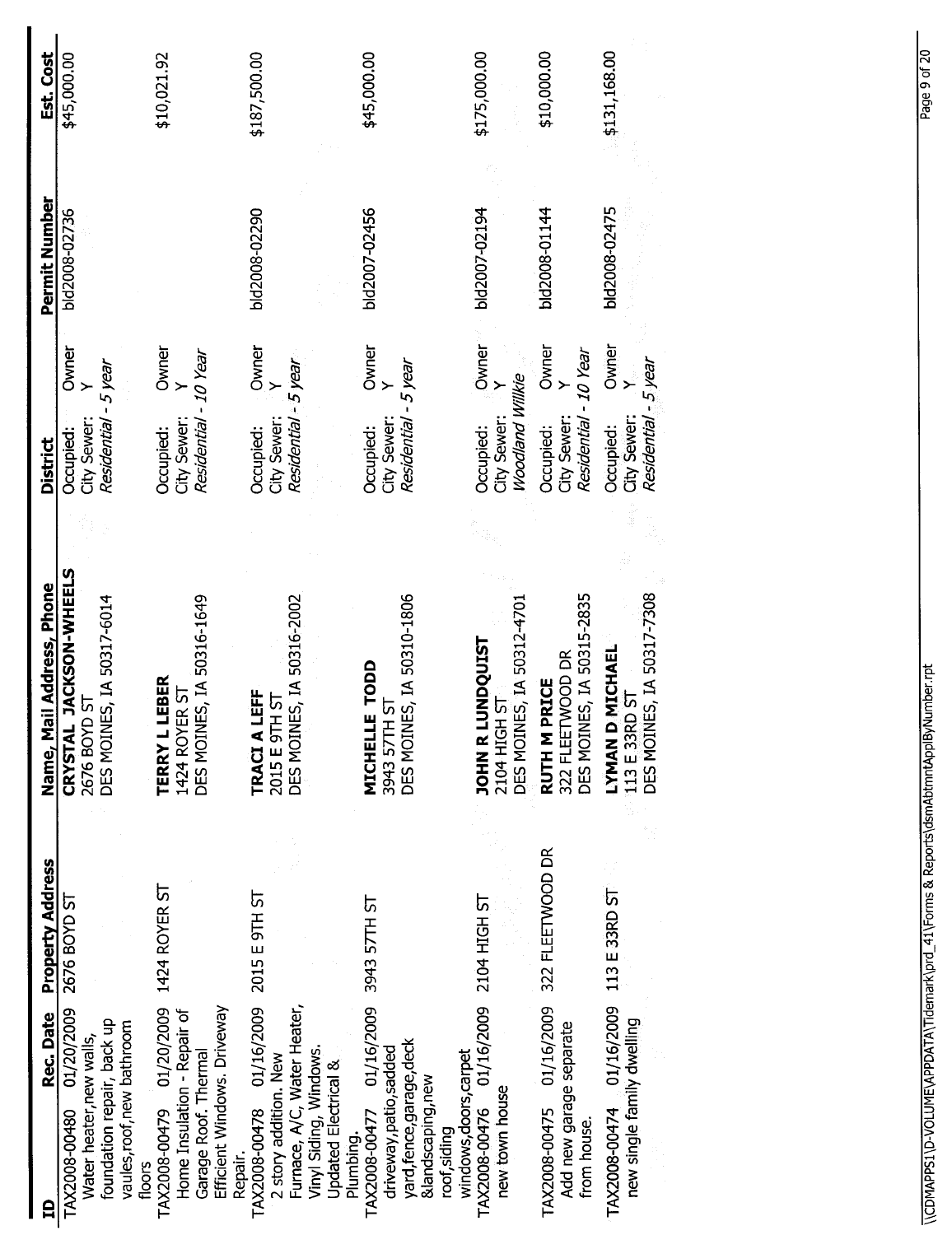\ \CDMAPPS1 \D-VOLUME\APPDATA\Tidemark\prd\_ 41 \Forms & Reports\dsmAbtmntApplByNumber,rpt Page 10 of 20\\CDMAPPS1\D-VOLUME\APPDATA\Tidemark\prd\_41\Forms & Reports\dsmAbtmntApplByNumber.rpt

Page 10 of 20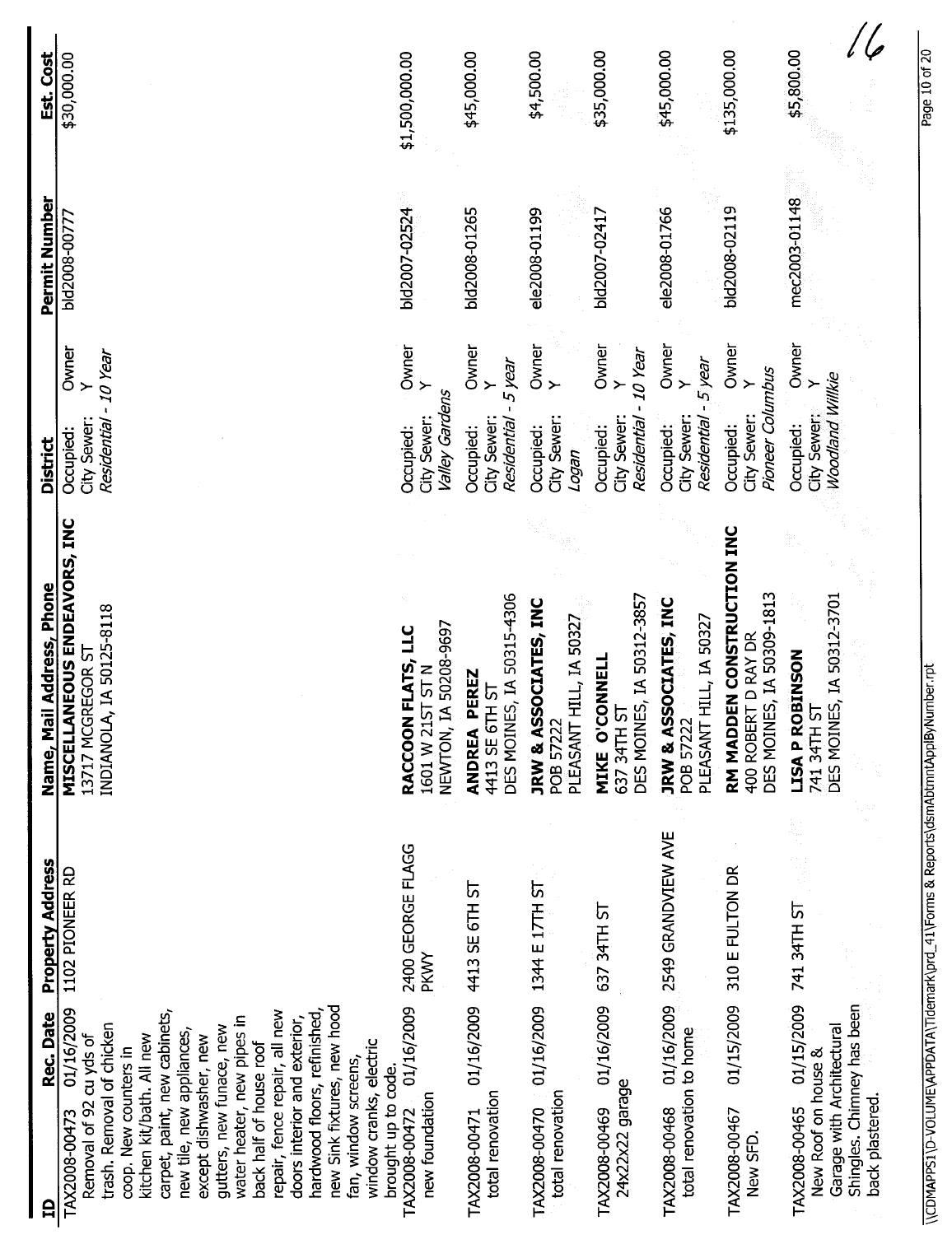| Name, M<br><b>Property Address</b><br>Rec. Date                                                                         |  | ail Address, Phone                                                                   | <b>District</b>                                  |                                           | Permit Number | Est. Cost    |
|-------------------------------------------------------------------------------------------------------------------------|--|--------------------------------------------------------------------------------------|--------------------------------------------------|-------------------------------------------|---------------|--------------|
| 316 59TH ST<br>01/15/2009<br>new garage, retaining wall,                                                                |  | DES MOINES, IA 50312-1516<br><b>K BRADSELI</b><br>5<br>NORENE<br>316 59TH            | Residential - 10 Year<br>City Sewer<br>Occupied: | Owner                                     | bld2007-01822 | \$21,710.00  |
| 2512 60TH ST<br>01/15/2009                                                                                              |  | DES MOINES, IA 50322-5114<br>CLAYTON L STANGELAND<br>2512 60TH ST                    | City Sewer:<br>Residential<br>Occupied:          | Owner<br>- 10 Year<br>$\rightarrow$       | bld2008-01606 | \$9,975.00   |
| 823 23RD ST<br>01/15/2009                                                                                               |  | DES MOINES, IA 50321-2647<br>ORIARTY<br>3501 WAKONDA CT<br>BRAD M                    | Woodland Willkie<br>City Sewer:<br>Occupied:     | Owner<br>$\ddot{\phantom{1}}$             | bld2008-00856 | \$140,000.00 |
| 109 E 33RD ST<br>01/15/2009                                                                                             |  | DES MOINES, IA 50321-2647<br>ORIARTY<br>3501 WAKONDA CT<br>BRAD M                    | Pioneer Columbus<br>City Sewer:<br>Occupied:     | Owner<br>$\rightarrow$                    | bld2008-01645 | \$139,000.00 |
| 2616 RIVER MEADOWS DR<br>01/15/2009                                                                                     |  | WEST DES MOINES, IA 50266-2520<br>L HOMES, LC<br>6900 WESTOWN PKWY<br><b>HUBBELI</b> | Residential - 5 year<br>City Sewer:<br>Occupied: | Owner<br>$\rightarrow$                    | bld2007-01962 | \$174,900.00 |
| 01/15/2009 2622 RIVER MEADOWS DR                                                                                        |  | WEST DES MOINES, IA 50266-2520<br>HUBBELL HOMES, LC<br>6900 WESTOWN PKWY             | City Sewer:<br>Residential<br>Occupied:          | Owner<br>- 5 year<br>$\ddot{\phantom{1}}$ | bld2007-02344 | \$159,900.00 |
| 2626 RIVER MEADOWS DR<br>01/15/2009                                                                                     |  | WEST DES MOINES, IA 50266-2520<br>HUBBELL HOMES, LC<br>6900 WESTOWN PKWY             | City Sewer:<br>Residential<br>Occupied:          | Owner<br>- 5 year<br>$\ddot{\phantom{1}}$ | bld2007-01963 | \$179,900.00 |
| 01/15/2009 2630 RIVER MEADOWS DR                                                                                        |  | WEST DES MOINES, IA 50266-2520<br>HUBBELL HOMES, LC<br>6900 WESTOWN PKWY             | City Sewer:<br>Residential<br>Occupied:          | Owner<br>5 year<br>$\ddot{\phantom{1}}$   | bld2007-01964 | \$179,900.00 |
| 625 38TH ST<br>01/14/2009<br>siding, Dryvall, Floors, Roof,<br>Plumbing, Electrical, New<br>Insulation. Light Fixtures. |  | DES MOINES, IA 50312-3307<br><b>ESTOBERL</b><br>5<br>625 38TH<br><b>JOSEPH</b>       | Residential - 5 year<br>City Sewer:<br>Occupied: | Owner<br>$\rightarrow$                    | bld2008-00762 | \$40,000.00  |
| 1104 26TH ST<br>01/14/2009<br>leaf gutters to house, new                                                                |  | DES MOINES, IA 50311<br><b>JENNINGS</b><br>1104 26TH ST<br><b>BRIAND</b>             | Model Cities South<br>City Sewer:<br>Occupied:   | Owner<br>$\ddot{}$                        | bld2008-02351 | \$16,287.00  |
| 341 E TITUS AVE<br>01/14/2009                                                                                           |  | R M MADDEN CONSTRUCTION, INC<br>DES MOINES, IA 50312-1414<br>5909 GRAND AVE          | City Sewer:<br>Residential<br>Occupied:          | Owner<br>5 year<br>$\ddot{\phantom{1}}$   | bld2008-02294 | \$139,000.00 |
| 01/14/2009 4421 415T ST                                                                                                 |  | DES MOINES, IA 50310-6302<br><b>HICKORY GROVE L.C.</b><br>r<br>21<br>4555 415        | Residential - 5 year<br>City Sewer:<br>Occupied: | Owner                                     | bld2006-00423 | \$237,800.00 |

\ \CDMAPPS1 \D-VOLUME\APPDATA \Tidemark\prd\_ 41 \Forms & Reports\dsmAbtmntAppIByNumber.rpt Page 11 of 20\\CDMAPPS1\D-VOLUME\APPDATA\Tidemark\prd\_41\Forms & Reports\dsmAbtmntApplByNumber.rpt

Page 11 of 20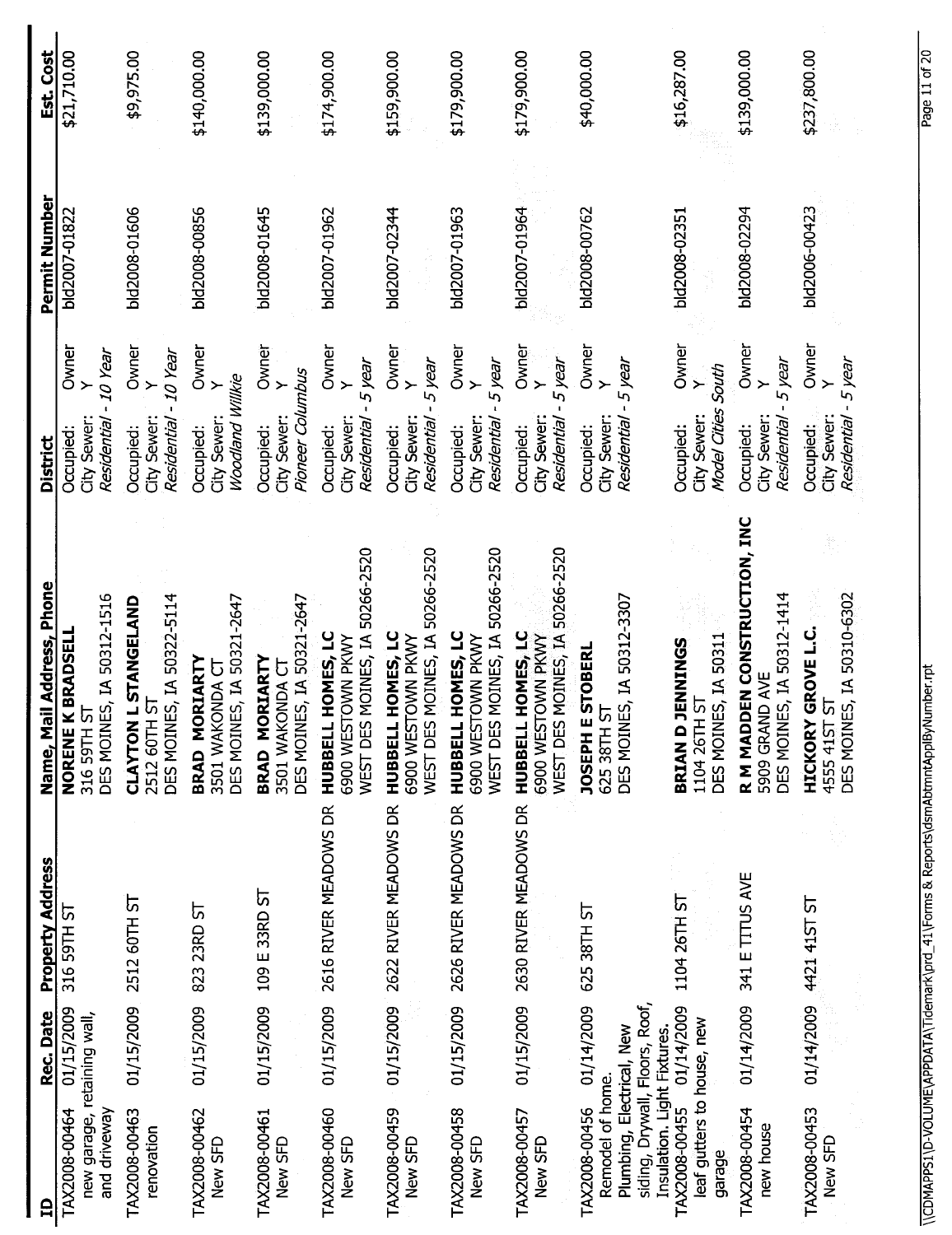| 吕                                                                                                                                                 | Rec. Date  | <b>Property Address</b> | Name, Mail Address, Phone                                                                        | <b>District</b>                                  |                                              | Permit Number | Est. Cost    |
|---------------------------------------------------------------------------------------------------------------------------------------------------|------------|-------------------------|--------------------------------------------------------------------------------------------------|--------------------------------------------------|----------------------------------------------|---------------|--------------|
| TAX2008-00452<br>New SFD                                                                                                                          | 01/14/2009 | 4431 41ST ST            | DES MOINES, IA 50310-6302<br><b>HICKORY GROVE L.C</b><br>৮<br>4555 415T                          | Residential - 5 year<br>City Sewer:<br>Occupied: | Owner                                        | bld2006-00424 | \$237,700.00 |
| TAX2008-00451<br>New SFD                                                                                                                          | 01/14/2009 | 441 4157 57             | DES MOINES, IA 50310-6302<br><b>GROVE LC</b><br>ს<br>HICKORY<br>4555 415T                        | City Sewer:<br>Residential<br>Occupied:          | Owner<br>Y<br>- 5 year                       | bld2006-00425 | \$256,400.00 |
| TAX2008-00450<br>new house                                                                                                                        | 01/14/2009 | 345 E TITUS AVE         | R M MADDEN CONSTRUCTION, INC<br>DES MOINES, IA 50312-1414<br>5909 GRAND AVE                      | City Sewer:<br>Residential<br>Occupied:          | Owner<br>- 5 year<br>$\ddot{\phantom{1}}$    | bld2008-02296 | \$139,000.00 |
| TAX2008-00449<br>New house                                                                                                                        | 01/14/2009 | 1610 KING AVE           | R M MADDEN CONSTRUCTION<br>DES MOINES, IA 50312-1414<br>5909 GRAND AVE                           | City Sewer:<br>Residential<br>Occupied:          | Owner<br>Y<br>-5 year                        | bld2008-02028 | \$139,000.00 |
| Added 13x18 foot addition.<br>plumbing & 2nd floor bath.<br><b>Upgraded kitchens &amp;</b><br>Replaced windows<br>TAX2008-00448                   | 01/14/2009 | 3418 KINGMAN BLVD       | DES MOINES, IA 50311-3718<br>3418 KINGMAN BLVD<br>JUDITH K LOWE                                  | Residential - 5 year<br>City Sewer:<br>Occupied: | Owner                                        | bld2007-02005 | \$90,000.00  |
| New construction<br>TAX2008-00447                                                                                                                 | 01/14/2009 | 2983 TWANA DR           | DES MOINES, IA 50310<br>2983 TWANA DR<br><b>JOHN P MILLS</b>                                     | City Sewer:<br>Residential<br>Occupied:          | Owner<br>5 year                              | bld2008-01461 | \$179,990.00 |
| addition, deck, furnace, new<br>TAX2008-00446<br>roof                                                                                             | 01/14/2009 | 144 SE 33RD CT          | DES MOINES, IA 50317-7317<br><b>CRAIG A SHOGREN</b><br>144 SE 33RD CT                            | City Sewer:<br>Residential<br>Occupied:          | - Targeted 10 Year<br>Owner<br>$\rightarrow$ | bld2006-02011 | \$45,000.00  |
| heating/cooling system<br>TAX2008-00445                                                                                                           | 01/14/2009 | 4211 NORTHWEST DR       | DES MOINES, IA 50310-3308<br>4211 NORTHWEST DR<br><b>JANIS L LEISE</b>                           | City Sewer:<br>Residential<br>Occupied:          | Owner<br>- 10 Year                           |               | \$9,368.00   |
| east side of home 428 sq ft<br>garage structure 720 sq ft.<br>Addition of two decks on<br>Complete renovation of<br>TAX2008-00443<br>& 312 sq ft. | 01/13/2009 | 3205 SW 31ST ST         | DES MOINES, IA 50321-1901<br>ADRIENNE E SCHMITZ<br>3205 SW 31ST ST                               | Residential - 5 year<br>City Sewer:<br>Occupied: | Owner<br>$\rightarrow$                       | bld2008-01625 | \$20,000.00  |
| TAX2008-00442<br>NEW SFD                                                                                                                          | 01/13/2009 | 2846 MERCED DR          | DES MOINES, IA 50310<br><b>JORIE LO'LEARY</b><br>2846 MERCED DR                                  | City Sewer:<br>Residential<br>Occupied:          | Owner<br>$-5$ year<br>$\frac{1}{2}$          | bld2008-01649 | \$249,480.00 |
| ceilings, flooring, doors and<br>kitchen remodel, new<br>laundry facitities<br>TAX2008-00441                                                      | 01/13/2009 | 3131 FLEUR DR 308       | DES MOINES, IA 50321<br><b>RIORDAN</b><br>IR DR<br><b>NANKTN</b><br>3131 FLEU<br><b>UNIT 308</b> | Residential - 5 year<br>City Sewer:<br>Occupied: | Owner                                        |               | \$60,000.00  |

\\CDMAPPS1\D-VOLUME\APPDATA\Tidemark\prd\_41\Forms & Reports\dsmAbtmntApplByNumber.rpt \\CDMAPPS1\D-VOLUME\APPDATA\Tidemark\prd\_41\Forms & Reports\dsmAbtmntApplByNumber.rpt

Page 12 of 20